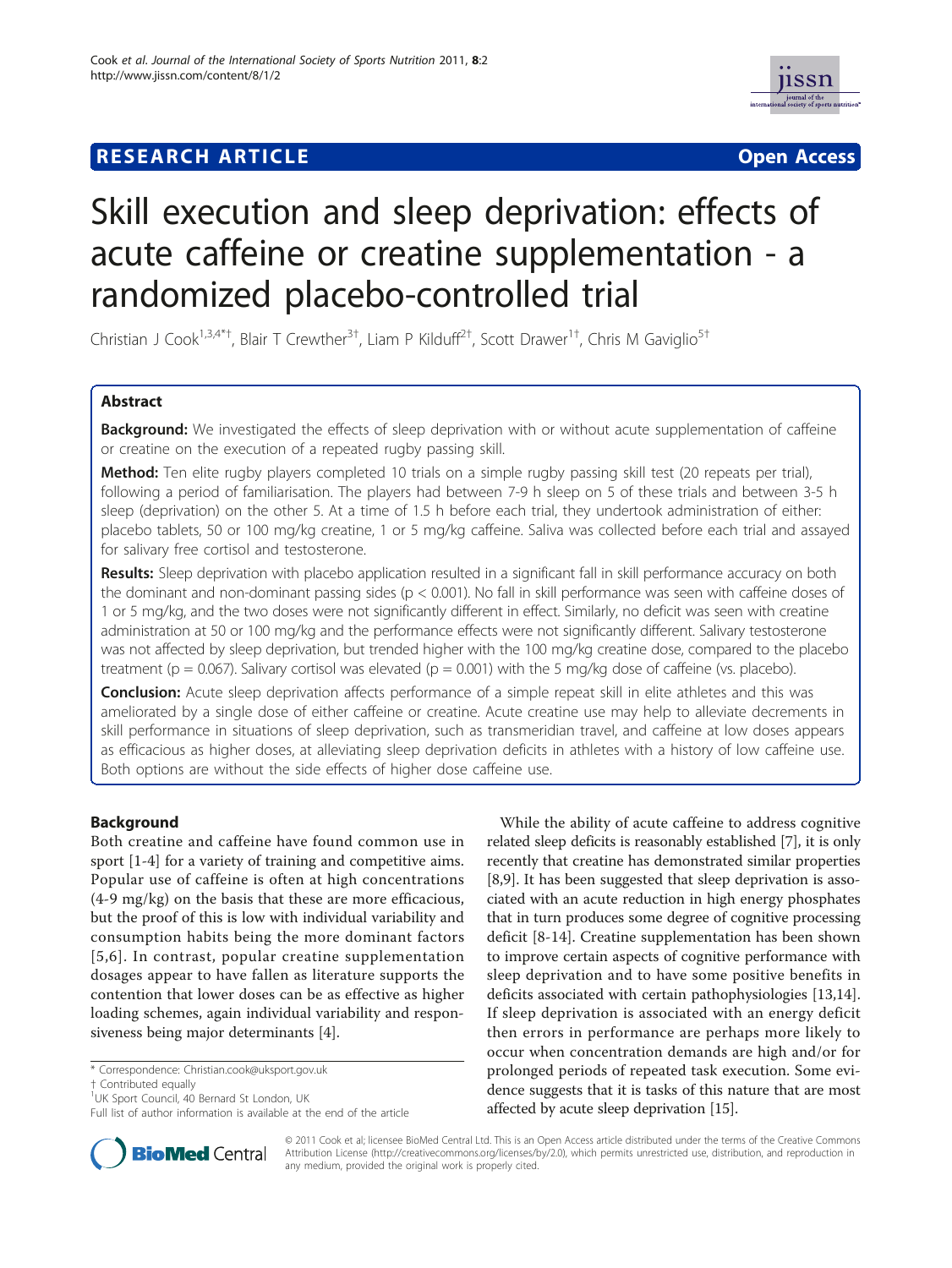Creatine has generally only been used in chronic loading protocols. However, if the contention that acute sleep deprivation reduces brain creatine is true, than an acute dose of creatine, as opposed to the classical longer loading periods, may alleviate some of these effects. This would be dependent on creatine uptake not being rate limited, something unknown for the brain. Creatine does however readily cross the blood brain barrier and chronic systemic loading does appear to increase brain stores [\[13,14](#page-7-0)]. Acute doses of caffeine appear most beneficial at around 30-90 min prior performance [[16\]](#page-7-0) and while the timing of an acute dose of creatine has yet to be determined, it appears to take at least an hour for absorption into the bloodstream [[17](#page-7-0)-[19\]](#page-7-0).

Sleep deprivation is not uncommon around competition in sport particularly with the frequent demands of international travel. Assessing its effects on performance is however difficult, especially in team sports where multiple physical and skill components are involved. While overt physical components such as power don't appear affected by acute deprivation [[20\]](#page-7-0) a few studies do however suggest acute deprivation can affect certain sport skill and physical performance [\[21,22\]](#page-7-0).

Given the potential usefulness of safe supplementation for alleviating cognitive deficits associated with sleep deprivation, this study aimed to investigate if acute administration of creatine or caffeine could offer this advantage. To this end, we tested the effects of acute occurring sleep deprivation on a fundamental rugby skill, passing the ball while running with accuracy, in elite level players. Further to this, we tested if acute administration of creatine or caffeine would in any way alter this performance.

## Method

#### Subjects

Ten professional rugby backs (mean  $\pm$  SD, age; 20  $\pm$  0.5 years) that were in good health and injury-free volunteered for this trial. Subject bodyweights were  $90 \pm 4$  kg and heights  $1.81 \pm 0.02$  m (mean  $\pm$  SD). Bodyweights showed no significant changes over the course of this trial. A within-treatment design was used with each subject acting as their own control to improve reliability and the sensitivity of measurements. Subjects all reported a low and infrequent history of both previous caffeine use (in any form) and each had used creatine previously, usually in a classic loading protocol. The athletes were all very low and infrequent social consumers of alcohol. A university ethics committee approved the study procedures and each subject signed an informed consent form before participation.

## Study design

A blinded, repeated measure, placebo-controlled crossover design was used to examine the effects of acute supplementation (caffeine or creatine) on the execution of a repeated rugby passing skill during sleep deprivation.

## Testing procedures

On days of testing the subjects consumed the same breakfast which consisted of a bowl of cereal with fruit, yoghurt and milk in a portion of voluntary choice and two poached eggs on one piece of buttered toast consumed between 0700 h and 0800 h. Water was available ad libitum. On the night previous to testing food was not strictly controlled but all subjects reported consuming a dinner of at least red meat and 3 vegetables and a latter evening protein milkshake.

Initially all 10 players in this study undertook 3 weeks of familiarisation training on a rugby-specific passing skill (total of 12 sessions). Changes in performance and variability were calculated over these sessions. Familiarisation was undertaken at 1130 h each time, and required 2 previous nights of greater than 7 h sleep to be performed (i.e. clearly non-sleep deprived). Following familiarisation the players were asked to keep a sleep log to record the number of hours slept per night. This was reported at 0900 h on Monday to Friday.

The skill testing procedures were performed on 10 separate occasions across a 10 week period (not less than three days apart) at 1130 h, with between 7-9 h sleep for two nights preceding five of these tests, and with 3- 5 h sleep (sleep deprived) on the night preceding (but more than 7 h on the previous night) on the other 5 trials. At 1000 h on the test days the athletes received one of the following: placebo tablets (sucrose at 5 mg/kg); creatine monohydrate tablets (50 or 100 mg/kg bodyweight); caffeine tablets (1 or 5 mg/kg bodyweight). Thus, the absolute mean dosages of creatine used were 4.5 g and 9 g, respectively, and caffeine dosages of 90 mg and 450 mg were respectively used. The doses were divided into 5 tablets, of same size based upon each individual athlete's bodyweight at the start of the trial, across all treatments. Maize starch was used where necessary to balance out tablet weights and tablets were hand made using gelatine capsules. Treatment (blinded) was randomised across athletes and the skill execution tests.

On all trials subjects refrained from alcohol consumption for at least 48 h prior to testing and from any caffeine and caffeine containing drinks for at least 24 h (athletes were infrequent caffeine drinkers). The athletes recruited had not used creatine or creatine-based supplements within the preceding 3 months of this study.

## Rugby passing skill test

The repeated rugby passing skill was performed indoors and consisted of: a 20 m sprint in which at the 10 m mark the player had to attempt to pass a rugby ball left or right (alternating) through a hanging hoop (diameter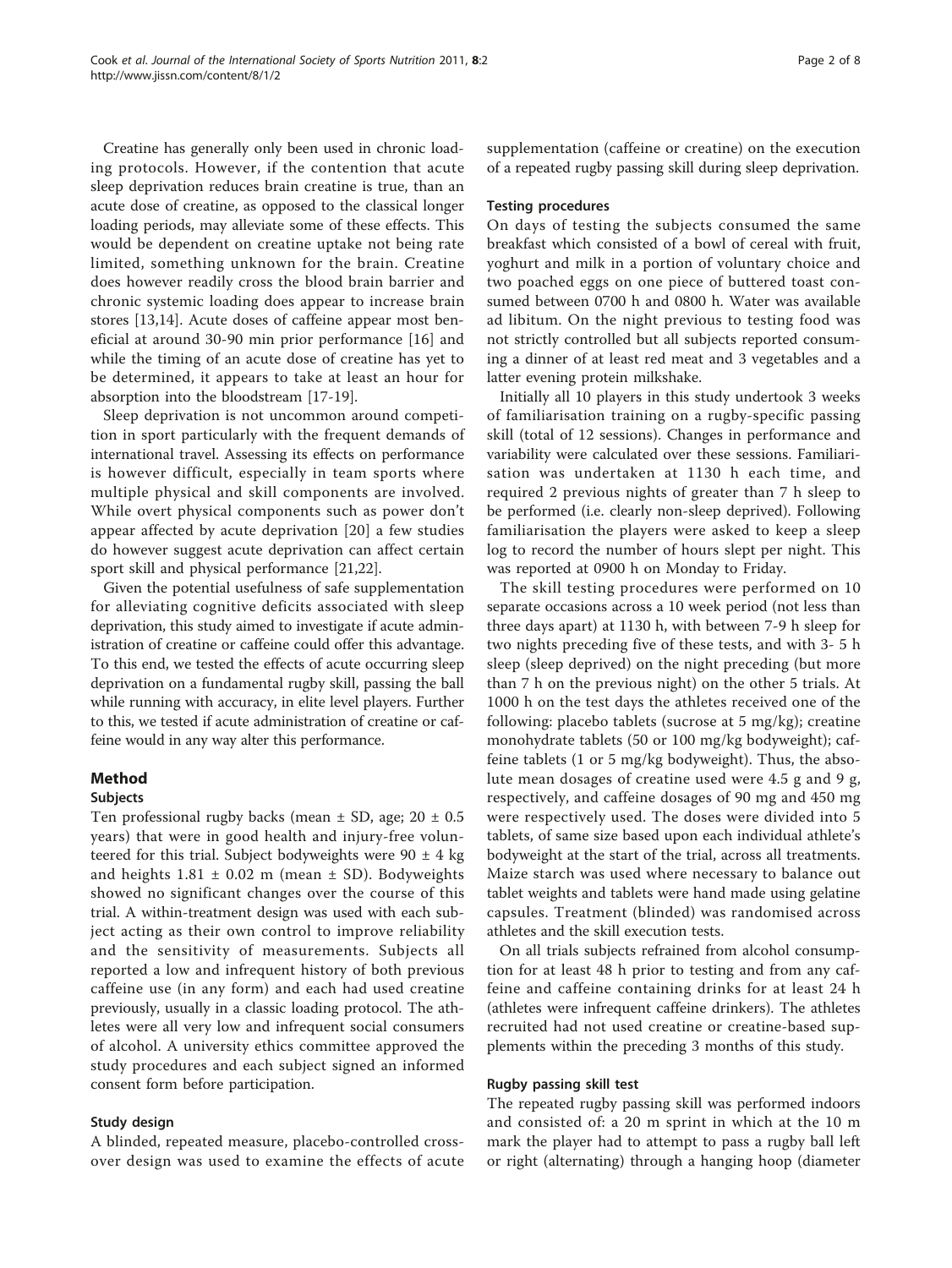1.5 m) 10 m away from them. Players were also asked to identify their better passing side (dominant). All 10 players clearly believed they had a better passing side, and this was supported by alternate accuracy. The 20 m protocol had to be completed in less than 20 s (beep timed for the players) and they undertook 20 repeats (10 passes on each side) with a walk back recovery period. Execution success was simply defined as the number of successful attempts on the dominant and nondominant side. The elite group of athletes were familiar with this common rugby skill and thus, a high level of reliability was expected. To further ensure high test-retest reliability, three weeks of familiarization sessions were also performed before the main testing procedures.

#### Saliva measures

Saliva was collected immediately before each trial as follows: players provided a passive drool of saliva into sterile containers (LabServe, NewZealand) approximately 2 ml over a timed collection period (2 min). The saliva samples were aliquoted into two separate sterile containers (LabServe, New Zealand) and stored at - 80°C until assay. Samples were analysed in duplicate using commercial kits (Salimetrics LLC, USA) and the manufacturers' guidelines. The minimum detection limit for the testosterone assay was 2 pg/ml with intra- and inter-assay coefficients of variation (CV) of 1.2 -12.7%. The cortisol assay had a detection limit of 0.3 ng/ml with intra- and inter-assay CV of 2.6 - 9.8%.

#### Statistical Analyses

The accuracy of skill execution with sleep deprivation and treatments was examined using a two-way analysis of variance (ANOVA) with repeated measures on both the dominant and non-dominant passing sides. A two-way repeated measures ANOVA was also used to evaluate the effects of sleep state, treatments and any interactions for each hormonal variable. In addition, dominant versus non-dominant side skill performance during familiarisation trials and non-deprived performance versus familiarisation performance were examined similarly. The Tukey HSD test was used as the post hoc procedure where appropriate. Significance was set at an alpha level of  $p \leq 0.05$ .

## Results

## Familiarisation training and dominant versus nondominant passing side

A significant main effect for skill performance was identified over time  $[F(5, 108) = 38.44, p < 0.001]$ . Skill execution on both sides improved significantly ( $p < 0.001$ ) across the first 5 sessions (Table 1) and then was unchanged between session 5 and 12. Variability within an individual on nonsleep deprived days was less than 5% and, between

| Table 1 Accuracy, out of 10 attempts (20 total per trial), |  |
|------------------------------------------------------------|--|
| for each of dominant and non-dominant passing sides on     |  |
| the first, fifth and twelve familiarisation trials         |  |

|                           | 1 <sup>st</sup> Trial | 5 <sup>th</sup> Trial <sup>a</sup> | 12 <sup>th</sup> Trial <sup>a</sup> |
|---------------------------|-----------------------|------------------------------------|-------------------------------------|
| Dominant                  | $7.3 + 0.8$           | $9.0 + 0.7$                        | $9.0 + 0.4$                         |
| Non-dominant <sup>b</sup> | $5.7 + 0.8$           | $8.3 + 0.8$                        | $8.2 + 0.7$                         |

Data presented as mean ± SD.

<sup>a</sup> significantly different from the 1<sup>st</sup> trial (p < 0.001), <sup>b</sup> significantly different from the dominant side ( $p = 0.013$ ).

individuals in the group, was less than 15% and no significant differences were seen. A significant main effect was also identified for passing side  $[F(1, 108) = 53.85, p <$ 0.001] with dominant side skill execution found to be superior to the non-dominant side across all trials (p = 0.013). No interactions between passing side and time were found  $[F(5, 108) = 1.899, p = 0.1]$ .

#### Placebo non-sleep deprived versus familiarisation

Placebo administration on non-sleep deprived days did not produce a significantly different performance result to that seen in the last familiarisation trial  $[F(1, 36) = 0.00, p =$ 1.0], but a significant main effect was identified for passing side skill execution, this being consistently higher on the dominant side than the non-dominant side  $[F(1, 36) =$ 22.737, p < 0.001]. No significant interactions were identified for these variables  $[F(1, 36) = 0.00, p = 1.0]$ .

## Placebo versus creatine or caffeine on dominant passing side

Repeated analyses revealed significant main effects for treatment condition  $[F(4, 90) = 19.303, p < 0.001]$ , sleep state  $[F(1, 90) = 19.472$ ,  $p < 0.001$  and their interactions  $[F(4, 90) = 7.978, p < 0.001]$  on the dominant passing side (Figure [1](#page-3-0)). All of the caffeine and creatine doses produce a significant enhancement in skill performance when compared to placebo administration ( $p < 0.001$ ). In the placebo condition, passing skill performance was found to be superior in the non-sleep deprived than the sleep deprived trial ( $p < 0.001$ ).

## Placebo versus creatine or caffeine on non-dominant passing side

On the non-dominant passing side (Figure [2](#page-4-0)), significant main effects were identified for the treatment conditions  $[F(4, 90) = 14.871, p < 0.001]$ , sleep state  $[F(1, 90) =$ 18.228,  $p < 0.001$ ], and their interactions [ $F(4, 90) =$ 6.026,  $p < 0.001$ . As with the dominant passing side, all of the caffeine and creatine doses produce a significant enhancement in skill performance from the placebo (p < 0.001) and, in the placebo condition, greater performance accuracy was noted in the non-sleep deprived (vs. sleep deprived) trial ( $p < 0.001$ ).

Figures [1](#page-3-0) and [2](#page-4-0) summarise this data.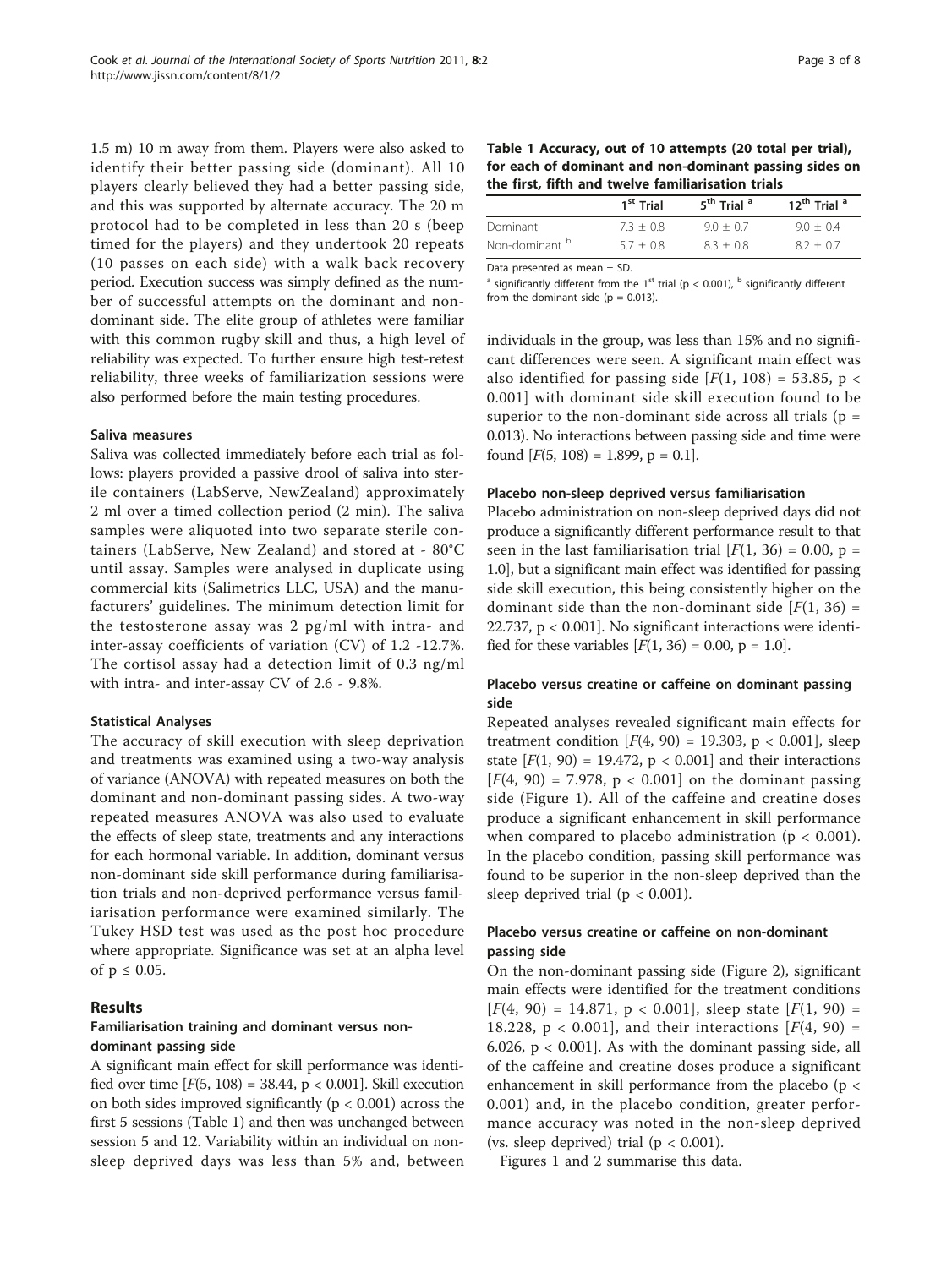<span id="page-3-0"></span>Cook et al. Journal of the International Society of Sports Nutrition 2011, 8:2 http://www.jissn.com/content/8/1/2



## Salivary testosterone and cortisol

A significant main treatment effect  $[F(4, 90) = 4.855, p =$ 0.001] was identified for salivary testosterone (Figure [3](#page-5-0)), trending towards higher values after the 100 mg creatine dose ( $p = 0.067$ ) than the placebo condition. There were no significant effects of sleep state  $[F(1, 90) = 1.602, p =$ 0.209], nor any interactions  $[F(4, 90) = 1.014, p =$ 0.405], on salivary testosterone. For salivary cortisol (Figure [4\)](#page-5-0), significant results were noted for the main effects of treatment  $[F(4, 90) = 8.415, p < 0.001]$  and sleep state  $[F(1, 90) = 31.31, p < 0.001]$ , but there were no interactions  $[F(4, 90) = 0.691, p = 0.6]$ . Cortisol was significantly higher with the 5 mg caffeine dose ( $p =$ 0.001) than the placebo treatment.

Figures [3](#page-5-0) and [4](#page-5-0) summarise this data.

## **Discussion**

Acute sleep deprivation is a common occurrence in the general population [[23](#page-7-0)] including elite athletes. Such deprivation has been shown to affect some, but not all, physical and skill executions [[15,20-22\]](#page-7-0). However, quantifying an effect in a team sport can be difficult. The repeated passing skill test we described herein is simple

to perform, has sport-specific relevance and appears to be highly reliable across repeat testing. It is not however a one off, high-level performance task, rather a repeat of 20 fairly simple tasks, alternating passing sides. While we don't claim it to be in any way, yet, a valid performance measure it did reveal some interesting differences across acute sleep deprivation and across caffeine and creatine treatments.

In line with observations in other skill and psychomotor testing acute sleep deprivation reduced the accuracy over repeated trials. There was a general trend to a drop-off in accuracy latter in the repeats (second 10 of the 20 repeats). Whether this is a greater susceptibility to mental fatigue or not remains an interesting question, as does whether single skill repeats separated by more recovery time or by a similar physical activity with no real skill requirement would show a deficit in performance or not. In non-sport related psychomotor trials there is little evidence that a single episode of sleep deprivation produces significant deficit in a single task [[15\]](#page-7-0); however across repeat tasks it is perceived that much greater effort is needed to maintain concentration [[24\]](#page-7-0).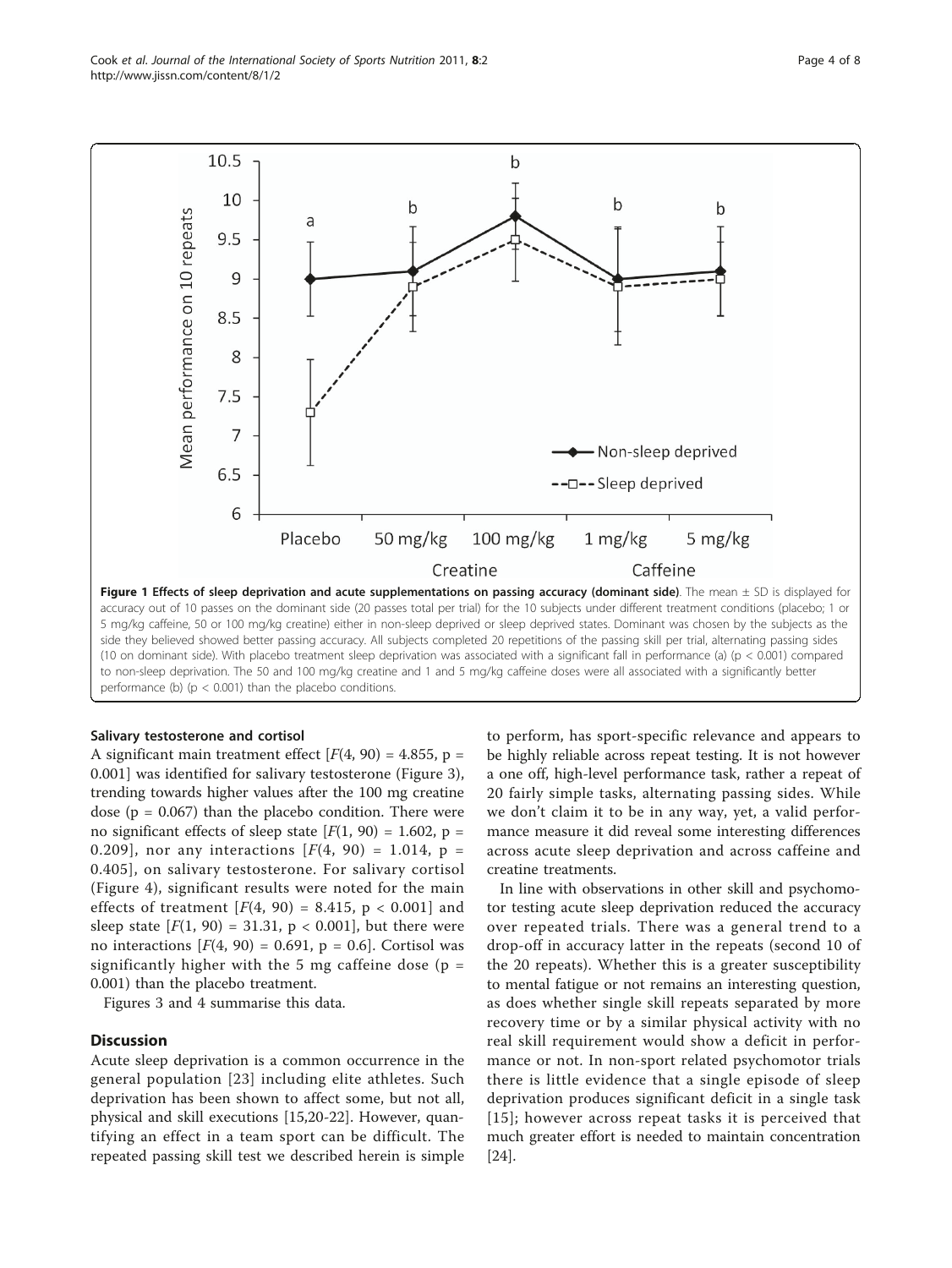Acute sleep deprivation has little effect on weightlifting performance [[20](#page-7-0)], but can influence mood negatively [[24](#page-7-0)] which may be a driving feature in mental performance changes. Caffeine, for example, has been shown to improve both mood and mental function following sleep deprivation [\[25](#page-7-0)]. It is not known how much mood and other cognitive function, particularly motivation on repeat skill tasks, interact. At the doses and administration time of caffeine use in this study we saw no evidence of an effect in non-sleep deprived subjects; however, there was a clear amelioration of skill performance deficit from the sleep-deprived trials with placebo administration. The psychostimulant effects of caffeine appear to be related to the pre and post synaptic brakes that adenosine imposes on dopaminergic neurotransmission by acting on different adenosine receptor

likely to be involved. We did not see a dose related effect with caffeine supplementation, with 1 mg/kg and 5 mg/kg producing similar effects, nor did we see high individual variance (i.e. responders and non-responders). The absorption of caffeine in plasma following consumption has been estimated at between 30 and 90 min with half life of several

heteromers [[26\]](#page-7-0), although numerous mechanisms are

hours [[16](#page-7-0)], so the time between consumption and testing (90 min) in this study may have been too long to see all effects of differing caffeine dose, or any effect on non-sleep deprived performance. Nonetheless, at 90 min there was still clear evidence of a reduction in the effect of sleep deprivation on the skill measured and no evidence this was different between the 1 and 5 mg/kg dose.

Subjectively, a number of the subjects reported feeling slightly nauseous and anxious following the 5, but not 1, mg/kg administration of caffeine suggesting in other ways there were dose differences. Effective doses of caffeine (and their dose response nature) remain contentious in literature [[1,5](#page-7-0),[6](#page-7-0),[27](#page-7-0)] possibly reflecting larger inter-subject variability in responses and different sensitivities of various physical and behavioural expressions. The subjects in this study were not regular caffeine users so arguably may have been more sensitive to lower doses than would be seen in more regular consumers. Certainly in the study herein 1 mg/kg was as effective as 5 mg/kg and from a practical perspective runs less risk of undesirable dose related side effects.

Chronic creatine supplementation has been shown to address certain aspects of sleep deprivation linked



<span id="page-4-0"></span>Cook et al. Journal of the International Society of Sports Nutrition 2011, 8:2 http://www.jissn.com/content/8/1/2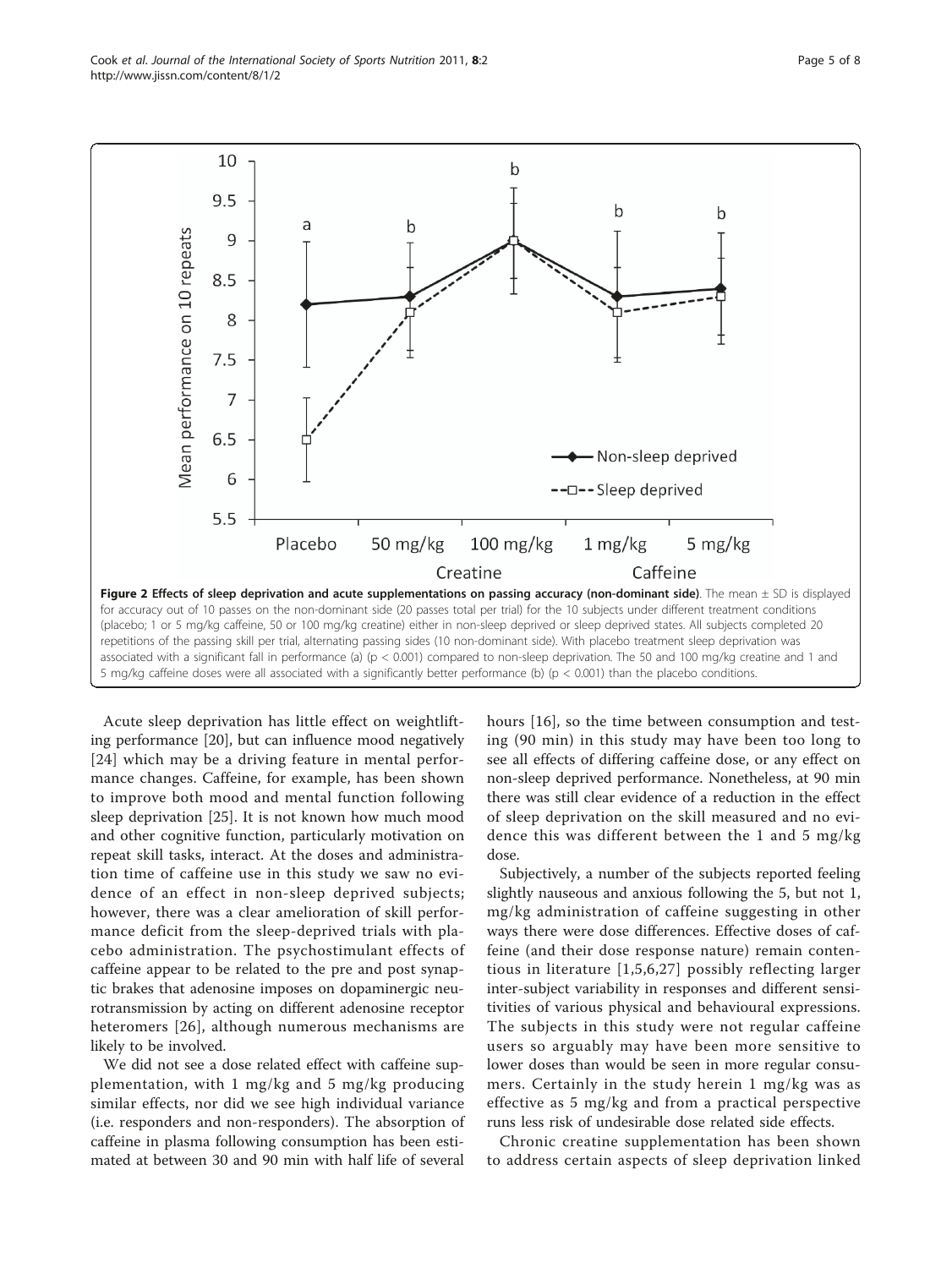treatment conditions (placebo; 1 or 5 mg/kg caffeine, 50 or 100 mg/kg creatine) either in non-sleep deprived or sleep deprived states. The 100 mg/kg creatine dose was associated with a higher concentration of testosterone (a) ( $p = 0.067$ ) compared to the placebo treatment.



<span id="page-5-0"></span>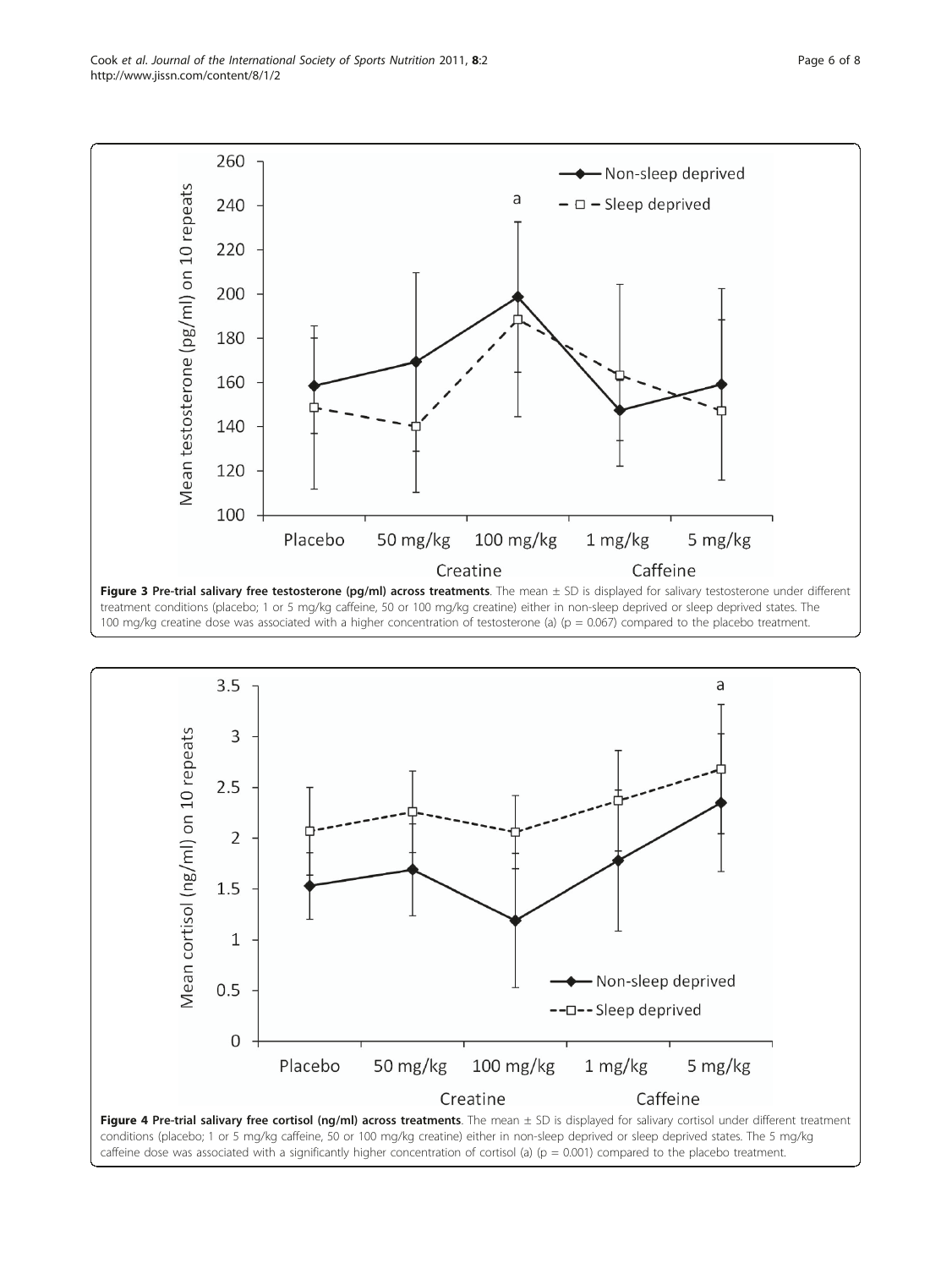and other pathophysiology linked cognitive deficits [[8,9,11,13,14,19\]](#page-7-0), although very low dose chronic supplementation does not appear to improve function in nonsleep deprived healthy subjects [[28\]](#page-7-0). Sleep deprivation is associated with a reduction in brain stores of phosphocreatine [\[10](#page-7-0)] and certainly in some disease states depletion of high energy phosphate stores has been measured, associated with cognitive deficit, and alleviated to some extent by creatine supplementation [[13](#page-7-0),[14,29](#page-7-0)]. Interestingly, if there is an energy deficit associated with sleep deprivation then it seems logical to contend that repeat trials would be more susceptible than one off tasks. Our results and indeed other work on sleep deprivation do fit this pattern. If such depletion occurs and is acute, it also stands to reason that acute supplementation (as opposed to longer protocols) would address any associated deficit (given that brain uptake is not a time limiting factor). Little, if any, attention has been given to acute dosing with creatine, mainly because it is assumed that its effects come from a gradual build up of stores over time. We demonstrate here that an acute dose of creatine can ameliorate sleep deprived deficits in repeat skill performance trials. Again this possibly reflects the repeat nature of the trials and may not be observable in an acute one off mental skill performance.

Further in contrast to caffeine administration, the creatine dose of 100 mg/kg appeared to elicit a trend towards greater effect in skill performance than 50 mg/kg dosing, thereby suggesting potentially a dose dependent response. As in the case of caffeine we observed no individual variability suggestive of responders and nonresponders or differential dose susceptibility, and no adverse effects were reported to us by the subjects. Clearly at the level of muscle function there does appear to be a division into responders and non-responders to longer term supplementation with different creatine protocols [\[4\]](#page-7-0). It is possible that this would be similar with longer term supplementation aimed at skill improvement, or alternatively brain-related creatine stores may operate slightly differently to muscle.

Acute sleep deprivation has been demonstrated in some studies to have small disruptive effects on basal hormonal concentrations [\[30,31](#page-7-0)]. Although salivary cortisol appeared to be elevated with sleep deprivation, this result did not reach statistical significance. Interestingly the higher dose of caffeine was associated with significant elevation in pre-trial cortisol, but not testosterone. High doses of caffeine have previously been demonstrated to acutely increase cortisol and, to a lesser extent, testosterone [[20](#page-7-0),[32\]](#page-7-0). Whether such elevations have any significance in outcome is unknown. Cortisol is associated with arousal but also with anxiety [\[33\]](#page-7-0). Unfortunately we did not concurrently measure salivary alpha amylase in this study, which may also be a useful marker with respect to system arousal [[34](#page-7-0)]. Testosterone was unaffected by sleep deprivation and by all treatments except the high dose of creatine, where there was a trend towards higher concentrations. We do not have useful speculation as to why this increase was seen, although it was across all subjects. Still, the increase was relatively small in magnitude and we doubt at this stage that it has any real physical or behavioural consequence. As we used saliva measures we cannot rule out some local oral cavity artefact effect of creatine. Free testosterone levels have, however, been linked to intra-individual variance in short timeframe muscular power [[35\]](#page-7-0), and long-term creatine supplementation has been reported as influencing testosterone metabolite pathways [[36\]](#page-7-0), so the observation is perhaps worthy of some follow-up.

Little has been published on acute creatine use as it has primarily been regarded as a longer term supplement to muscular function gain. In terms of brain and behavioural function it would appear it have some acute effects of value. It is also possible that the observed effects of caffeine and creatine reported in this and other studies are potentially summative and thus, would seem a logical progression for research.

#### Conclusions

We observed a significant effect of acute sleep deprivation on performance (on both dominant and nondominant passing sides) of a repeat simple skill test in elite rugby players. The deficit in performance with sleep deprivation was addressed by acute supplementation with either caffeine or creatine. In both cases, the two dosages tested had similar effects on skill performance. Both may offer practical and viable options prior to training and competition to assist skill performance when sleep loss has occurred.

#### Acknowledgements

We acknowledge with gratitude the professional athletes that contributed to this study. In part this study was supported by grants (ESPRIT) from Engineering and Physical Sciences Research Council UK and by UK Sport Council.

#### Author details

<sup>1</sup>UK Sport Council, 40 Bernard St London, UK. <sup>2</sup>Sport and Exercise Science Research Centre, Swansea University, Swansea, UK. <sup>3</sup>Hamlyn Centre, Institute of Global Health Innovation, Imperial College, London, UK. <sup>4</sup>Department for Health, University of Bath, Bath, UK. <sup>5</sup>Queensland Academy of Sport and Gold Coast SUNS, AFL Franchise Gold Coast, Brisbane, Australia.

#### Authors' contributions

CJC participated in protocol design, conduct of the study, data analyses and manuscript preparation. LPK, CMG, SD and BC participated in protocol design, data analyses and manuscript preparation. All authors have read and approved the final manuscript.

#### Competing interests

The authors declare that they have no competing interests.

Received: 31 August 2010 Accepted: 16 February 2011 Published: 16 February 2011